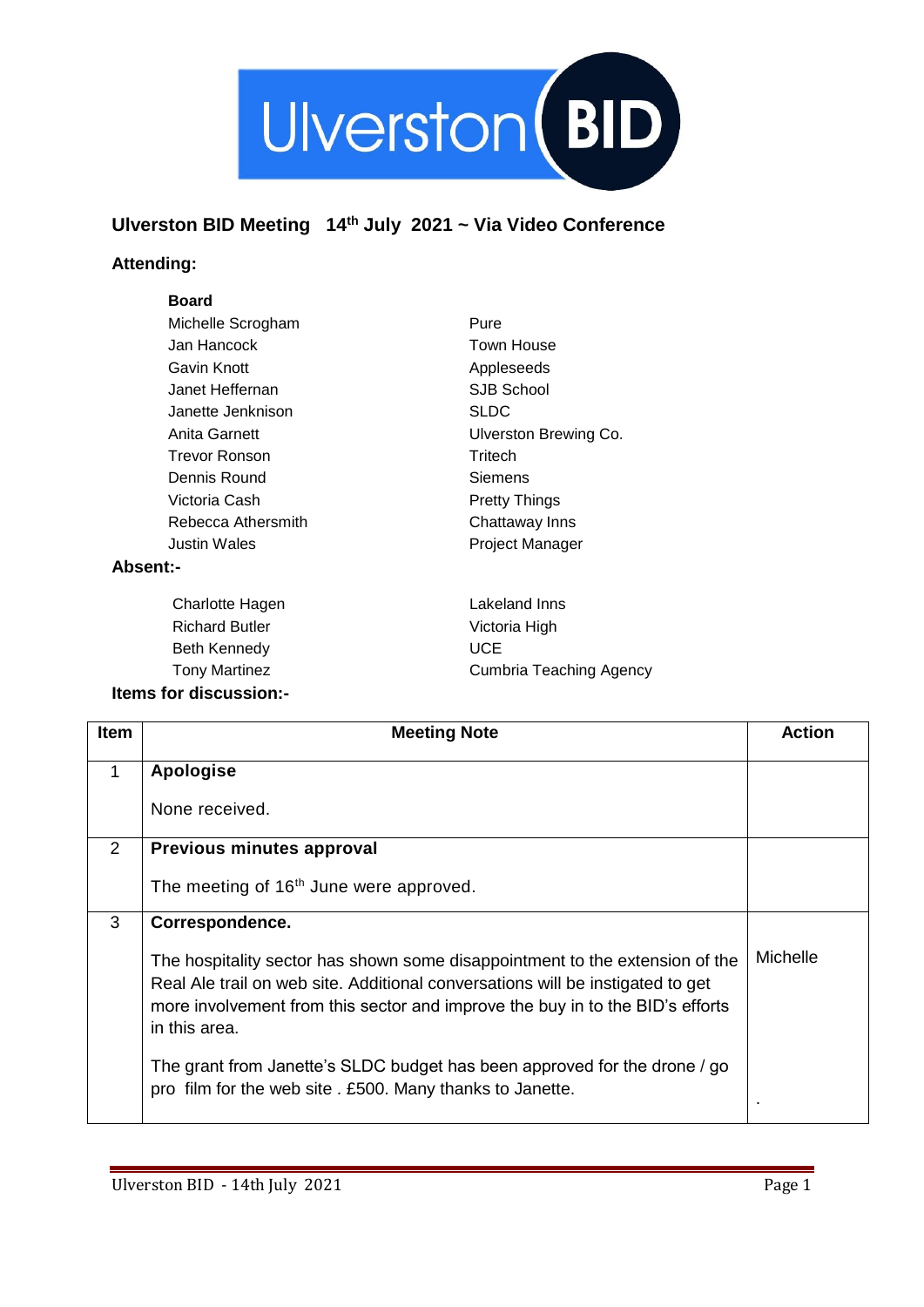| $\overline{4}$ | <b>Financial Report</b>                                                                                                                                                                                                                                                                                                                                                                                                                                                                                                                                                                                            |                 |
|----------------|--------------------------------------------------------------------------------------------------------------------------------------------------------------------------------------------------------------------------------------------------------------------------------------------------------------------------------------------------------------------------------------------------------------------------------------------------------------------------------------------------------------------------------------------------------------------------------------------------------------------|-----------------|
|                | Still no official appointment as treasurer & appeal to all members to look at<br>options for a volunteer for this position. Jan Hancock & Michelle currently<br>handing all invoices. Hornby are handling our Vat reports. Michelle to publish<br>current BID financial summary to Board.                                                                                                                                                                                                                                                                                                                          | Michelle        |
| 5              | <b>Debtors Report</b>                                                                                                                                                                                                                                                                                                                                                                                                                                                                                                                                                                                              |                 |
|                | Michele has merged and reviewed the last 6 years of SLDC reports for<br>outstanding debts. Overall few problems but some 6 or 7 consistent none<br>payers which should be considered and pursued. Others of a minor<br>nature. Michelle to bring to next meeting.                                                                                                                                                                                                                                                                                                                                                  | Michelle        |
| 6              | <b>New Projects</b>                                                                                                                                                                                                                                                                                                                                                                                                                                                                                                                                                                                                |                 |
|                | Waste.                                                                                                                                                                                                                                                                                                                                                                                                                                                                                                                                                                                                             |                 |
|                | Suggestion that we instigate a project which looks at management and<br>removal of waste from the business community as whole town. How can<br>we provide a better, more economical, better coordinated and greener<br>solution to current operations? Collections for trade waste are a legal<br>requirement from businesses. Could this be better coordinated and avoid<br>the town often appearing to look very untidy and a focus of unwanted<br>seagull activity.                                                                                                                                             | Justin          |
|                | Justin to look at the options and include schools as BID levy payers<br>Some waste collection history and examples of current billing would be<br>useful for Justin to start this review from businesses.                                                                                                                                                                                                                                                                                                                                                                                                          | All             |
|                | <b>Town Trees</b>                                                                                                                                                                                                                                                                                                                                                                                                                                                                                                                                                                                                  |                 |
|                | Justin has reviewed an option of some additional large planters with trees<br>rather than the usual annual plants for the town. These would be in self<br>watering planters with approx. 10 envisaged with a cost range of £6 to<br>£9.7K. (dependent upon containers) Where these are to be located was<br>queried, what permissions required and ongoing maintenance. Some<br>SLDC & TC funds could be available from existing environment budgets<br>and the existing European regional development fund. Sycamore trees<br>proposed. Justin to pass details to Board and pursue funding from other<br>sources. | Justin          |
|                | Voted as a go ahead by the Board project, 7:2.                                                                                                                                                                                                                                                                                                                                                                                                                                                                                                                                                                     |                 |
| 7              | <b>Justin Report</b>                                                                                                                                                                                                                                                                                                                                                                                                                                                                                                                                                                                               |                 |
|                | <b>Loyal Free</b>                                                                                                                                                                                                                                                                                                                                                                                                                                                                                                                                                                                                  |                 |
|                | The interactive trails will go live this week and this will be on show for the<br>forthcoming Bloom judging visit. The option for new trails is always<br>available. Any ideas welcome.                                                                                                                                                                                                                                                                                                                                                                                                                            |                 |
|                | Comment that the trails are not lead by business and whilst this relieves<br>the effort required by them, they are not involved in the message.<br>Promotion of these options required.                                                                                                                                                                                                                                                                                                                                                                                                                            | <b>Michelle</b> |
|                | Overall we need to get levy payers to get us feedback on Loyal Free and<br>all other aspects of the BID. Board members requested to invite other                                                                                                                                                                                                                                                                                                                                                                                                                                                                   | All             |